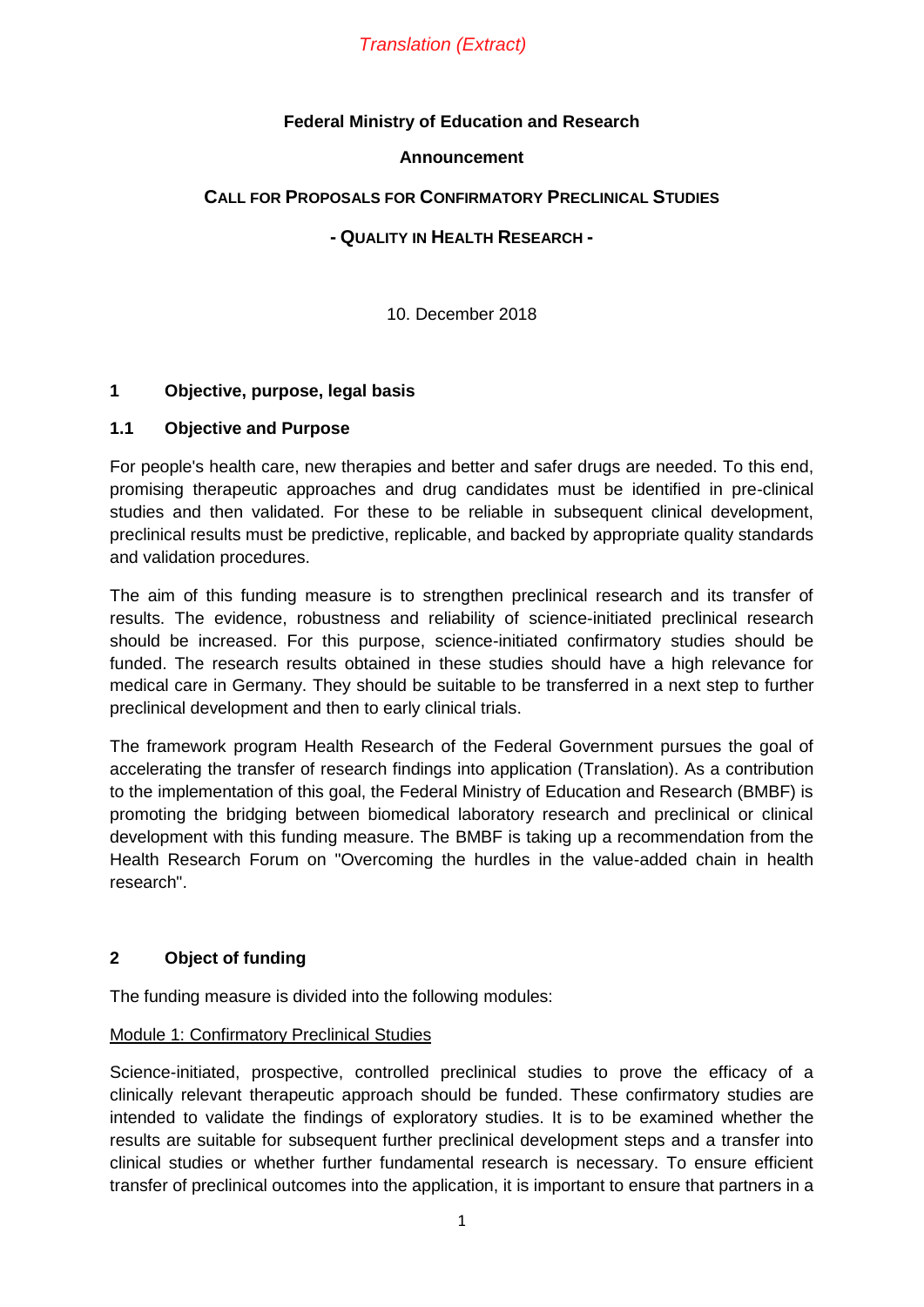research network with demonstrable expertise in the development and exploitation of new therapies are involved. The prospects for clinical feasibility and perspectives for commercialization of the therapeutic approach must be in place.

In the exploratory studies, the proof has been furnished that an active substance or a therapeutic procedure manipulates the target structures in the desired sense. The quality of the exploratory study results and other preparatory work must justify the confirmatory study.

The validation of a promising therapeutic approach in a confirmatory preclinical study must be carried out in models of disease that are relevant to the respective human diseases and that allow predicting the efficacy of the substance or process. Each study must have a confirmatory goal with carefully planned study design, adequate procedures to reduce bias, and statistical sample size calculation. For this purpose, appropriate biometric expertise has to be integrated into the project. The studies should preferably be carried out as multicentric studies. Appropriate measures must be taken to ensure the independence of the study management and the data analysis. Monocentric confirmatory preclinical studies can only be funded in justified exceptional cases.

The BMBF intends to avoid animal experiments wherever possible. For this reason, projects are to be promoted here that use corresponding alternative methods.

# Module 2: Systematic reviews and meta-analyzes

Funding will be provided for systematic reviews and meta-analyzes of preclinical studies in a specific disease area. International standards for the analysis of the evidence of preclinical research are to be observed.

### Module 3: Scientific accompanying Project

An independent scientific accompanying project is to be funded. The accompanying project should support the methodological quality of the projects during their lifetime. The challenges and special features of the preclinical confirmatory studies as well as systematic reviews and meta-analyzes are to be comprehensively addressed. For this, it is necessary that own previous achievements exist on this subject. In addition, it must be ensured that partners are involved who have proven expertise in the development and exploitation of new therapies. The results and experiences from the projects are to be evaluated comprehensively and used to further develop the methodology of preclinical confirmatory studies. The results of the accompanying project are to be prepared in a guideline and made available to academic groups and research institutions. The funded projects should be included in the development of the guideline in an iterative process. A broad and sustainable scientific use of the guideline should be ensured through i.a. publications, training programs and an online expert platform.

# **3 Funding recipients**

Eligible applicants are state and state recognized universities and non-university research institutions as well as companies in the commercial sector. At the time of disbursement of a granted grant, the presence of a place of business or establishment (company) or other entity serving the grant recipient (state and non-governmental and non-university research institutions) is required in Germany.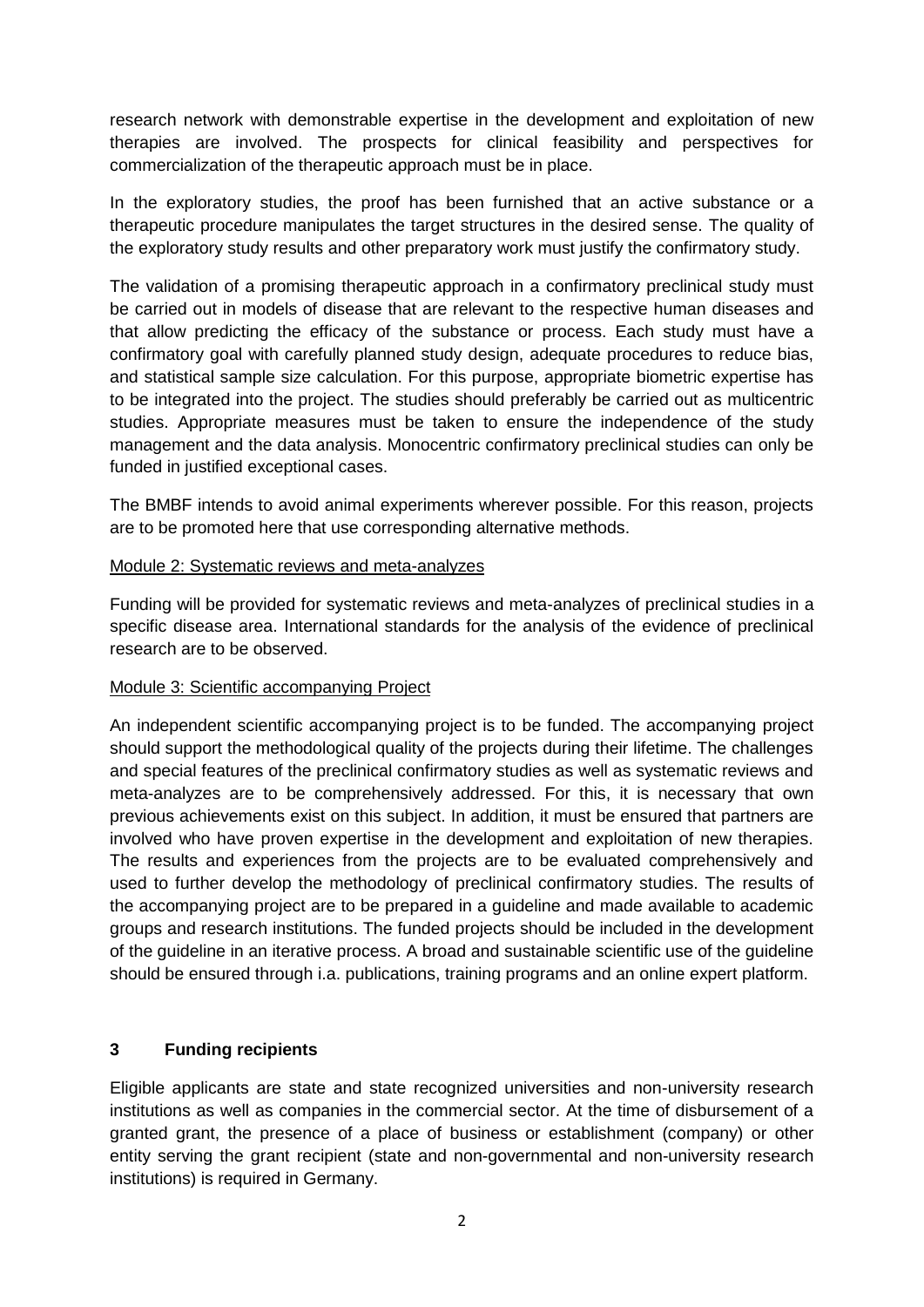# **4 Special Funding Requirements**

With the funding requirements listed below, the BMBF aims for valid and reliable results of the funding measure. For research results to be translated into subsequent steps in the translation chain, they must be scientifically robust, valid and fully published. Research funding must therefore pursue the criteria of relevance, stringent research methodology and transparent publication practice.

# Previous achievements

Applicants must be qualified by relevant previous achievements. This applies in particular with regard to preclinical research methodology (including study design for preclinical studies as well as systematic reviews and meta-analyzes). The envisaged investigation methods must already be successfully established when the application is submitted. In pre-clinical confirmatory studies (Module 1), relevant preliminary work on the clinical picture is required. The relevance of the models to be used for the confirmatory studies for the respective clinical picture must be sufficiently proven.

The infrastructure required to carry out the project is required. The expertise and capacities required for the respective research goals have to be adequately integrated into the projects. In the case of confirmatory preclinical studies (Module 1), applicants must, at the time of application, research the patent situation for the treatment or substance presented in the application, describe it in the application and safeguard IPR on the results worthy of protection accordingly.

# **Collaboration**

If partners join together to form a joint project, a coordinator must be nominated. The partners of a joint project regulate their cooperation in a written cooperation agreement. … Active collaboration of all grant recipients with the accompanying project is expected.

### Scientific standards

Applicants are required to comply with national and international standards for quality assurance of preclinical research. GCCP and the ARRIVE Guidelines are to be considered in Module 1 as amended. For systematic reviews and meta-analyzes (Module 2), the tools and notes of "SYRCLE" as well as the PRISMA Reporting Guidelines should be considered.

### Quality of the methods used

Prerequisite for funding is a high quality of the methodology of the proposed project. When planning the project, the national and international state of research must be adequately taken into account. The validity of the investigation procedures must be ensured in relation to the chosen research question. The continuous integration of biometric and other methodological expertise into the project must be ensured.

### Accessibility and long-term assurance of research data and results

Access to scientific findings and data is an essential foundation for research, development and innovation. The long-term safeguarding and provision of research data contribute to the traceability and quality of scientific work. Therefore the following conditions apply: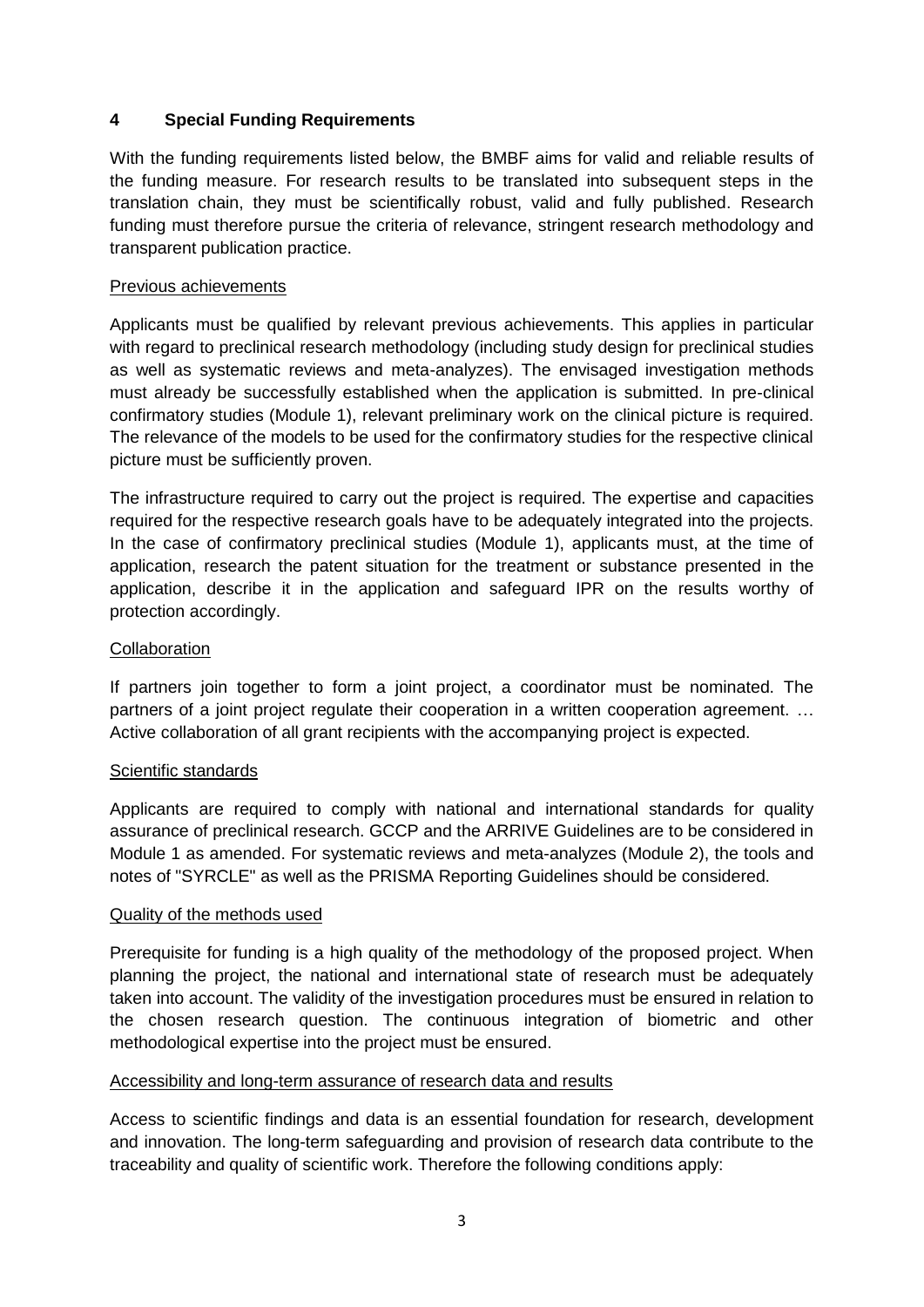- The registration of confirmatory preclinical studies and systematic reviews and metaanalyzes in appropriate registries is recommended.
- Data management plans should be prepared and submitted.
- Research results generated under this funding directive must be published, even if the study hypothesis has not been confirmed (NULL results).
- The publication of the study results should principally be done as an open access publication (see also number 6).
- Original data on the publications should be made available for subsequent use (digital, while respecting the rights of third parties, in particular data protection, copyright).

Further details are available in the guideline to this funding directive.

#### Exploitation and use possibilities

The expected results must provide a concrete insight for future therapeutic developments. The planned exploitation, the transfer of the results into further development steps as well as strategies for sustainable implementation must be addressed in the conception of the requested project and described on a structural and procedural level.

# **5 Nature and extent, amount of the grant**

The grants are granted through project funding.

Confirmatory preclinical studies (module 1) can usually be funded for a period of up to three years, systematic reviews and meta-analyzes (module 2) for a period of two years, the accompanying project can be funded for a period of four years. An interim evaluation is planned for the accompanying project after two years.

Eligible for non-commercial applicants is the project-related extra work, such as personnel, material and travel expenses, and in justified exceptional cases, project-related investments that are not included in the basic equipment of the applicant (s). In addition, expenses / costs are eligible for the following items:

a) Execution of research projects

- Expenses for the preparation of the detailed study protocol;
- Expenditure for registering the study or the systematic review, for monitoring or advice on quality assurance;
- Spending on the introduction of quality assurance measures such as the validation of reagents, biologics, cell lines and model systems, electronic laboratory notebooks, structured documentation and storage of data, and travel expenses for meetings and workshops for cooperation with the scientific support project;
- Expenditure on publication fees incurred for the open access publication of the project results during the term of the project can be reimbursed;
- Contributions to the membership in the `Technologie und Methodenplattform für vernetzte medizinische Forschung (TMF eV, see http://www.tmf-